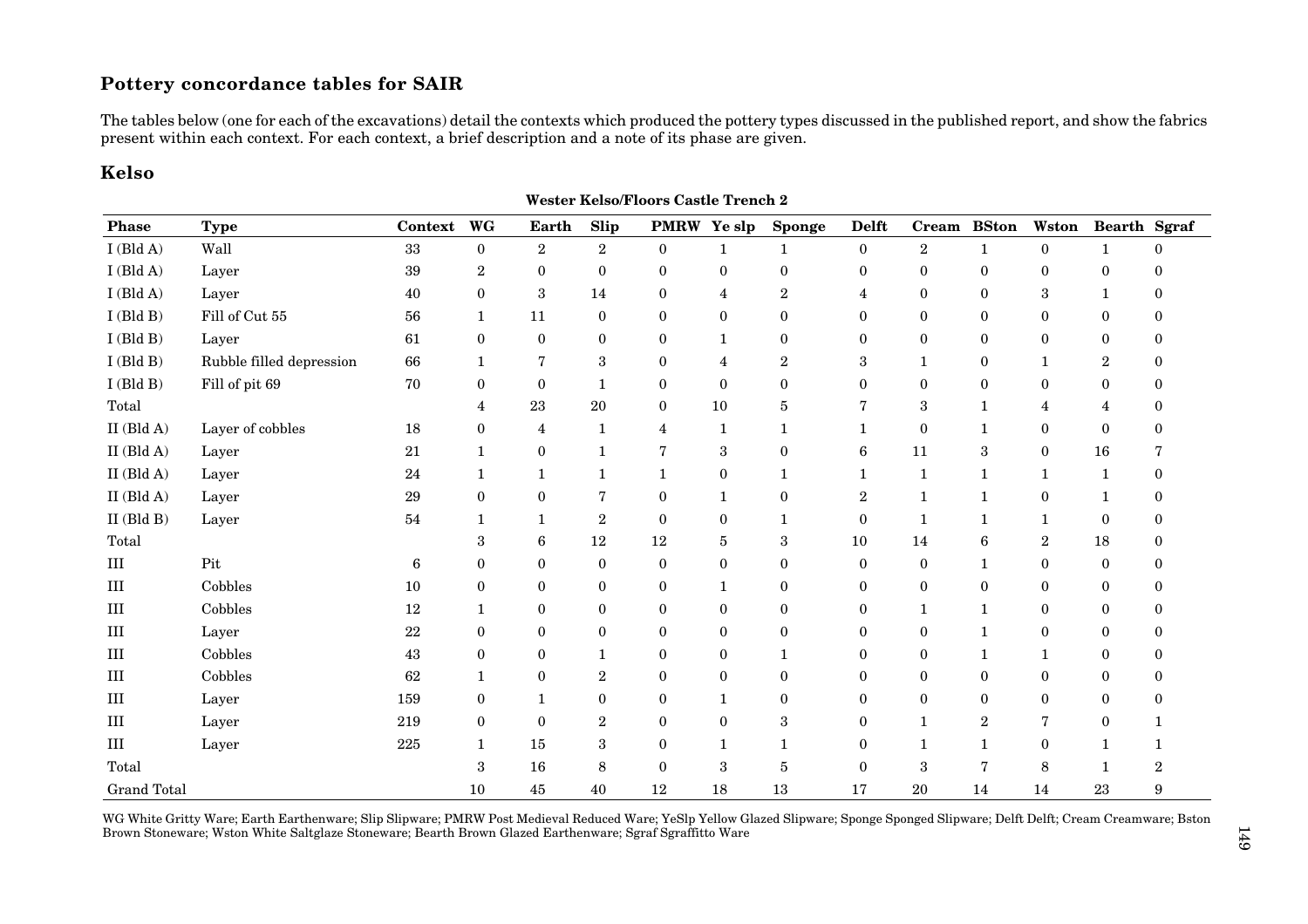| <b>Phase</b> | Context Type |                      | WG               | RG               | Yo               | <b>Stam</b>      | French           |                  |                  |                  | Anden BG Frech Salt ston | <b>BGE GRE</b>   |                  | DeSlp Delft      |                  | Slip             | <b>Spong</b>     | $\mathbf{Po}$    | Cream        | Unid             |
|--------------|--------------|----------------------|------------------|------------------|------------------|------------------|------------------|------------------|------------------|------------------|--------------------------|------------------|------------------|------------------|------------------|------------------|------------------|------------------|--------------|------------------|
| $\mathbf{I}$ | $20\,$       | Layer                | $19\,$           | $\mathbf{0}$     | $\boldsymbol{0}$ | $\boldsymbol{0}$ | $\boldsymbol{0}$ | $\boldsymbol{0}$ | $\boldsymbol{0}$ | $\Omega$         | $\theta$                 | $\bf{0}$         | $\boldsymbol{0}$ | $\boldsymbol{0}$ | $\boldsymbol{0}$ | $\boldsymbol{0}$ | $\boldsymbol{0}$ | $\boldsymbol{0}$ | $\bf{0}$     | $\mathbf{1}$     |
|              | 21           | Layer                | 60               | $\bf{0}$         | $\bf{0}$         | $\bf{0}$         | $\boldsymbol{0}$ | $\bf{0}$         | $\boldsymbol{0}$ | $\boldsymbol{0}$ | $\boldsymbol{0}$         | $\bf{0}$         | $\boldsymbol{0}$ | $\bf{0}$         | $\bf{0}$         | $\boldsymbol{0}$ | $\bf{0}$         | $\boldsymbol{0}$ | $\bf{0}$     | $\boldsymbol{0}$ |
|              | $22\,$       | Layer                | $\overline{4}$   | $\bf{0}$         | $\bf{0}$         | $\mathbf{0}$     | $\bf{0}$         | $\boldsymbol{0}$ | $\boldsymbol{0}$ | $\boldsymbol{0}$ | $\mathbf{0}$             | $\bf{0}$         | $\boldsymbol{0}$ | $\mathbf{0}$     | $\bf{0}$         | 1                | $\bf{0}$         | $\boldsymbol{0}$ | $\bf{0}$     | $\mathbf{0}$     |
|              | ${\bf 26}$   | Layer                | 444              | $\mathbf{0}$     | $\boldsymbol{2}$ | $\bf{0}$         | $\mathbf{0}$     | $\overline{2}$   | $\bf{0}$         | $\boldsymbol{0}$ | $\boldsymbol{0}$         | $\bf{0}$         | $\mathbf{0}$     | $\mathbf{0}$     | $\bf{0}$         | $\boldsymbol{0}$ | $\mathbf{0}$     | $\boldsymbol{0}$ | $\bf{0}$     | 3                |
|              | 27           | Wall                 | $\bf{0}$         | 0                | $\bf{0}$         | $\bf{0}$         | $\bf{0}$         | $\bf{0}$         | $\bf{0}$         | $\boldsymbol{0}$ | $\bf{0}$                 | $\bf{0}$         | 0                | $\bf{0}$         | $\bf{0}$         | $\boldsymbol{0}$ | $\bf{0}$         | $\boldsymbol{0}$ | $\bf{0}$     | $\mathbf{0}$     |
|              | ${\bf 28}$   | Layer                | 3                | 0                | $\bf{0}$         | $\bf{0}$         | $\boldsymbol{0}$ | $\bf{0}$         | $\bf{0}$         | $\boldsymbol{0}$ | $\bf{0}$                 | $\bf{0}$         | $\boldsymbol{0}$ | $\bf{0}$         | $\bf{0}$         | $\boldsymbol{0}$ | $\bf{0}$         | $\boldsymbol{0}$ | $\bf{0}$     | $\mathbf{0}$     |
|              | 29           | Wall                 | $\mathbf{0}$     | $\mathbf{0}$     | $\mathbf{0}$     | $\mathbf{0}$     | $\boldsymbol{0}$ | $\mathbf{0}$     | $\boldsymbol{0}$ | $\boldsymbol{0}$ | $\boldsymbol{0}$         | $\bf{0}$         | $\overline{0}$   | $\mathbf{0}$     | $\bf{0}$         | $\boldsymbol{0}$ | $\mathbf{0}$     | $\boldsymbol{0}$ | $\bf{0}$     | $\Omega$         |
|              | $32\,$       | Fill of well         | 36               | $\boldsymbol{0}$ | $\mathbf{1}$     | $\mathbf{0}$     | $\boldsymbol{0}$ | $\boldsymbol{0}$ | $\boldsymbol{0}$ | $\boldsymbol{0}$ | $\bf{0}$                 | $\bf{0}$         | $\boldsymbol{0}$ | $\bf{0}$         | $\bf{0}$         | $\boldsymbol{0}$ | $\mathbf{0}$     | $\bf{0}$         | $\bf{0}$     | 0                |
|              | $38\,$       | Fill of pit 39       | 9                | $\boldsymbol{0}$ | $\bf{0}$         | $\bf{0}$         | $\boldsymbol{0}$ | $\mathbf{1}$     | $\boldsymbol{0}$ | $\boldsymbol{0}$ | $\boldsymbol{0}$         | $\bf{0}$         | $\boldsymbol{0}$ | $\bf{0}$         | $\boldsymbol{0}$ | $\boldsymbol{0}$ | $\bf{0}$         | $\bf{0}$         | $\bf{0}$     | $\mathbf{0}$     |
|              | $39\,$       | $\mathop{\rm Pit}$   | $\bf{0}$         | $\boldsymbol{0}$ | $\bf{0}$         | $\mathbf{0}$     | $\boldsymbol{0}$ | $\boldsymbol{0}$ | $\boldsymbol{0}$ | $\boldsymbol{0}$ | $\mathbf{0}$             | $\bf{0}$         | $\overline{0}$   | $\mathbf{0}$     | $\bf{0}$         | $\boldsymbol{0}$ | $\mathbf{0}$     | $\boldsymbol{0}$ | $\bf{0}$     | $\Omega$         |
|              | ${\bf 46}$   | Stones around well   | $\mathbf{0}$     | $\mathbf{0}$     | $\bf{0}$         | $\bf{0}$         | $\mathbf{0}$     | $\boldsymbol{0}$ | $\bf{0}$         | $\mathbf{0}$     | $\boldsymbol{0}$         | $\bf{0}$         | $\bf{0}$         | $\mathbf{0}$     | $\bf{0}$         | $\boldsymbol{0}$ | $\bf{0}$         | $\boldsymbol{0}$ | $\bf{0}$     | $\mathbf{0}$     |
|              | $\bf 47$     | Stone lining to well | $\bf{0}$         | $\boldsymbol{0}$ | $\bf{0}$         | $\bf{0}$         | $\bf{0}$         | $\bf{0}$         | $\bf{0}$         | $\boldsymbol{0}$ | $\bf{0}$                 | $\bf{0}$         | 0                | $\bf{0}$         | $\bf{0}$         | $\boldsymbol{0}$ | $\bf{0}$         | $\bf{0}$         | $\bf{0}$     | $\mathbf{0}$     |
|              | 51           | Fill of well         | 5                | $\boldsymbol{0}$ | $\bf{0}$         | $\bf{0}$         | $\boldsymbol{0}$ | $\boldsymbol{0}$ | $\boldsymbol{0}$ | $\boldsymbol{0}$ | $\bf{0}$                 | $\bf{0}$         | $\boldsymbol{0}$ | $\bf{0}$         | $\bf{0}$         | $\boldsymbol{0}$ | $\bf{0}$         | $\boldsymbol{0}$ | $\bf{0}$     | $\Omega$         |
|              | $52\,$       | Fill of well         | $\mathbf{1}$     | $\mathbf{0}$     | $\bf{0}$         | $\mathbf{0}$     | $\boldsymbol{0}$ | $\mathbf{0}$     | $\boldsymbol{0}$ | $\boldsymbol{0}$ | $\boldsymbol{0}$         | $\bf{0}$         | $\boldsymbol{0}$ | $\mathbf{0}$     | $\bf{0}$         | $\boldsymbol{0}$ | $\mathbf{0}$     | $\boldsymbol{0}$ | $\bf{0}$     | $\Omega$         |
|              | $53\,$       | Cut feature          | $\mathbf{0}$     | $\mathbf{0}$     | $\bf{0}$         | $\mathbf{0}$     | $\mathbf{0}$     | $\mathbf{0}$     | $\boldsymbol{0}$ | $\mathbf{0}$     | $\mathbf{0}$             | $\mathbf{0}$     | $\boldsymbol{0}$ | $\mathbf{0}$     | $\boldsymbol{0}$ | $\boldsymbol{0}$ | $\bf{0}$         | $\boldsymbol{0}$ | $\mathbf{0}$ | $\Omega$         |
|              | 55           | Cut for well         | $\bf{0}$         | $\boldsymbol{0}$ | $\bf{0}$         | $\bf{0}$         | $\boldsymbol{0}$ | $\bf{0}$         | $\boldsymbol{0}$ | $\boldsymbol{0}$ | $\boldsymbol{0}$         | $\bf{0}$         | $\boldsymbol{0}$ | $\bf{0}$         | $\bf{0}$         | $\boldsymbol{0}$ | $\bf{0}$         | $\bf{0}$         | $\bf{0}$     | $\mathbf{0}$     |
|              | 57           | Ditch fill           | 59               | $\boldsymbol{0}$ | $\bf{0}$         | $\boldsymbol{0}$ | $\boldsymbol{0}$ | $\boldsymbol{0}$ | $\boldsymbol{0}$ | $\boldsymbol{0}$ | $\mathbf{0}$             | $\bf{0}$         | $\overline{0}$   | $\mathbf{0}$     | $\bf{0}$         | $\boldsymbol{0}$ | $\bf{0}$         | $\boldsymbol{0}$ | $\bf{0}$     | $\Omega$         |
|              | 63           | Fill of well         | $\bf{0}$         | $\mathbf{0}$     | $\bf{0}$         | $\bf{0}$         | $\mathbf{0}$     | $\bf{0}$         | $\bf{0}$         | $\boldsymbol{0}$ | $\boldsymbol{0}$         | $\bf{0}$         | $\bf{0}$         | $\mathbf{0}$     | $\bf{0}$         | $\boldsymbol{0}$ | $\bf{0}$         | $\boldsymbol{0}$ | $\bf{0}$     | $\mathbf{0}$     |
|              | Total        |                      | 640              | 0                | $\,3$            | $\bf{0}$         | $\bf{0}$         | 3                | $\bf{0}$         | $\boldsymbol{0}$ | $\bf{0}$                 | $\bf{0}$         | 0                | $\bf{0}$         | $\bf{0}$         | $\boldsymbol{0}$ | $\bf{0}$         | $\boldsymbol{0}$ | $\bf{0}$     | 4                |
| $\rm II$     | 13           | Layer                | $\bf{0}$         | 0                | $\mathbf{1}$     | $\mathbf{1}$     | $\mathbf{1}$     | $\overline{2}$   | $\boldsymbol{0}$ | $\boldsymbol{0}$ | $\boldsymbol{0}$         | $\bf{0}$         | $\boldsymbol{0}$ | $\bf{0}$         | $\bf{0}$         | $\boldsymbol{0}$ | $\bf{0}$         | $\boldsymbol{0}$ | $\bf{0}$     | 6                |
|              | $25\,$       | Layer                | $\bf{0}$         | $\mathbf{0}$     | $\bf{0}$         | $\bf{0}$         | $\boldsymbol{0}$ | $\mathbf{0}$     | 1                | $\boldsymbol{0}$ | $\boldsymbol{0}$         | $\mathbf{0}$     | $\boldsymbol{0}$ | $\mathbf{0}$     | $\bf{0}$         | $\boldsymbol{0}$ | $\bf{0}$         | $\boldsymbol{0}$ | $\bf{0}$     | $\boldsymbol{2}$ |
|              | $33\,$       | Pit lining           | $\bf{0}$         | $\mathbf{0}$     | $\bf{0}$         | $\mathbf{0}$     | $\mathbf{0}$     | $\mathbf{0}$     | $\boldsymbol{0}$ | $\mathbf{0}$     | $\mathbf{0}$             | $\mathbf{0}$     | $\boldsymbol{0}$ | $\mathbf{0}$     | $\boldsymbol{0}$ | $\boldsymbol{0}$ | $\bf{0}$         | $\boldsymbol{0}$ | $\bf{0}$     | $\Omega$         |
|              | 34           | Pit fill             | $\bf{0}$         | $\boldsymbol{0}$ | $\bf{0}$         | $\bf{0}$         | $\boldsymbol{0}$ | $\bf{0}$         | $\mathbf{1}$     | $\boldsymbol{0}$ | $\boldsymbol{0}$         | $\bf{0}$         | $\boldsymbol{0}$ | $\bf{0}$         | $\bf{0}$         | $\boldsymbol{0}$ | $\bf{0}$         | $\bf{0}$         | $\bf{0}$     | $\mathbf{0}$     |
|              | 40           | Layer                | $\boldsymbol{0}$ | $\boldsymbol{0}$ | $\bf{0}$         | $\mathbf{0}$     | $\boldsymbol{0}$ | $\boldsymbol{0}$ | $\boldsymbol{0}$ | $\boldsymbol{0}$ | $\mathbf{0}$             | $\bf{0}$         | $\boldsymbol{0}$ | $\mathbf{0}$     | $\bf{0}$         | $\boldsymbol{0}$ | $\mathbf{0}$     | $\boldsymbol{0}$ | $\bf{0}$     | $\mathbf{0}$     |
|              | 41           | Layer                | $\bf{0}$         | $\mathbf{0}$     | $\bf{0}$         | $\bf{0}$         | $\mathbf{0}$     | $\boldsymbol{0}$ | $\bf{0}$         | $\boldsymbol{0}$ | $\boldsymbol{0}$         | $\bf{0}$         | $\mathbf{0}$     | $\mathbf{0}$     | $\bf{0}$         | $\boldsymbol{0}$ | $\mathbf{0}$     | $\boldsymbol{0}$ | $\bf{0}$     | $\mathbf{0}$     |
|              | $42\,$       | Layer                | $\bf{0}$         | 0                | $\bf{0}$         | $\bf{0}$         | $\bf{0}$         | $\bf{0}$         | $\bf{0}$         | $\boldsymbol{0}$ | $\bf{0}$                 | $\bf{0}$         | $\bf{0}$         | $\bf{0}$         | $\bf{0}$         | $\boldsymbol{0}$ | $\bf{0}$         | $\bf{0}$         | $\bf{0}$     | 0                |
|              | 43           | Layer                | $\bf{0}$         | 0                | $\bf{0}$         | $\mathbf{0}$     | $\boldsymbol{0}$ | $\bf{0}$         | $\bf{0}$         | $\boldsymbol{0}$ | $\bf{0}$                 | $\bf{0}$         | $\bf{0}$         | $\bf{0}$         | $\bf{0}$         | $\boldsymbol{0}$ | $\bf{0}$         | $\boldsymbol{0}$ | $\bf{0}$     | $\Omega$         |
|              | 44           | Layer                | $\bf{0}$         | $\mathbf{0}$     | $\bf{0}$         | $\mathbf{0}$     | $\bf{0}$         | $\mathbf{0}$     | $\boldsymbol{0}$ | $\boldsymbol{0}$ | $\boldsymbol{0}$         | $\mathbf{0}$     | $\boldsymbol{0}$ | $\mathbf{0}$     | $\bf{0}$         | $\boldsymbol{0}$ | $\bf{0}$         | $\bf{0}$         | $\bf{0}$     | $\Omega$         |
|              | Total        |                      | $\mathbf{0}$     | $\mathbf{0}$     | $\mathbf{1}$     | $\mathbf{1}$     | $\mathbf{1}$     | $\,2$            | $\,2$            | $\mathbf{0}$     | $\mathbf{0}$             | $\mathbf{0}$     | $\boldsymbol{0}$ | $\mathbf{0}$     | $\boldsymbol{0}$ | $\boldsymbol{0}$ | $\boldsymbol{0}$ | $\boldsymbol{0}$ | $\mathbf{0}$ | $\Omega$         |
| Ш            | 001          |                      | $\mathbf{0}$     | 0                | $\bf{0}$         | $\bf{0}$         | $\boldsymbol{0}$ | $\bf{0}$         | $\boldsymbol{0}$ | $\boldsymbol{0}$ | $\,2$                    | $\boldsymbol{2}$ | 6                | 12               | 9                | 10               | $\mathbf{1}$     | $\boldsymbol{0}$ | $38\,$       | 1                |
|              | ${\bf 002}$  | Layer                | $\boldsymbol{0}$ | $\boldsymbol{0}$ | $\boldsymbol{0}$ | $\mathbf{0}$     | $\boldsymbol{0}$ | $\boldsymbol{0}$ | $\boldsymbol{0}$ | $\overline{0}$   | $\mathbf{0}$             | $\bf{0}$         | $\mathbf{0}$     | $\mathbf{1}$     | $\boldsymbol{0}$ | $\boldsymbol{0}$ | $\boldsymbol{0}$ | $\boldsymbol{0}$ | $\bf{0}$     | $\mathbf{0}$     |
|              | 003          | Layer                | $\mathbf{0}$     | $\Omega$         | $\overline{0}$   | $\Omega$         | $\theta$         | $\theta$         | $\mathbf{0}$     | $\mathbf{1}$     | $\Omega$                 | $\Omega$         | $\overline{2}$   | $\overline{2}$   | $\,6$            | $\mathbf{0}$     | $\theta$         | $\mathbf{0}$     | $\mathbf{1}$ | $\overline{0}$   |

**Wester Kelso/Floors Castle Trench 3**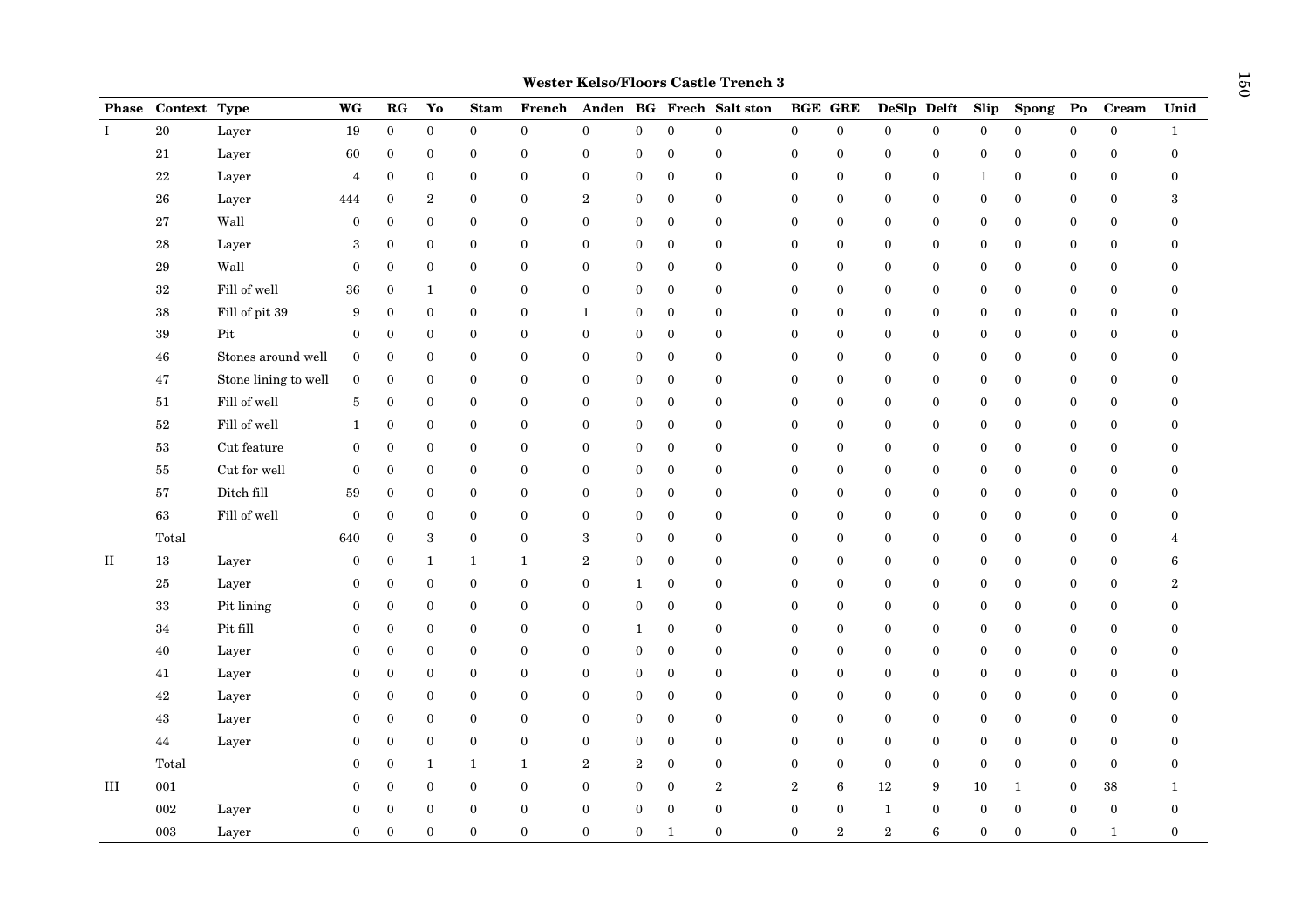| Phase Context Type |                | WG           | $_{\rm RG}$  | Yo             | <b>Stam</b>  | French       |                |                |              | Anden BG Frech Salt ston | <b>BGE GRE</b>   |                | DeSlp Delft    |                | Slip         | <b>Spong</b> | $\mathbf{Po}$ | <b>Cream</b> | Unid             |
|--------------------|----------------|--------------|--------------|----------------|--------------|--------------|----------------|----------------|--------------|--------------------------|------------------|----------------|----------------|----------------|--------------|--------------|---------------|--------------|------------------|
| 004                | Layer          | $\mathbf{0}$ | $\bf{0}$     | $\mathbf{0}$   | $\mathbf{0}$ | $\mathbf{0}$ | $\mathbf{0}$   | $\Omega$       | $\mathbf{0}$ | $\mathbf{0}$             | $\theta$         | $\mathbf{0}$   |                | $\overline{2}$ | $\mathbf{0}$ | $\Omega$     | $\mathbf{0}$  | $\mathbf{0}$ | $\mathbf{0}$     |
| 005                | Layer          | $\mathbf{0}$ | $\mathbf{0}$ | $\mathbf{0}$   | $\mathbf{0}$ | $\mathbf{0}$ | $\overline{0}$ | $\mathbf{0}$   | $\bf{0}$     | $\mathbf{0}$             | 4                | $\mathbf{0}$   | $\mathbf{0}$   | $\mathbf{0}$   | $\mathbf{0}$ | $\theta$     | $\mathbf{0}$  | 6            | $\theta$         |
| 006                | Layer          | $\mathbf{0}$ | $\mathbf{0}$ | $\bf{0}$       | $\mathbf{0}$ | $\mathbf{0}$ | $\overline{0}$ | $\overline{0}$ | $\bf{0}$     |                          | $\boldsymbol{2}$ | 8              | 3              | 3              | $\mathbf{0}$ | $\Omega$     |               | 5            |                  |
| 007                | Cut feature    | $\theta$     | $\bf{0}$     | $\bf{0}$       | $\mathbf{0}$ | $\mathbf{0}$ | $\bf{0}$       | $\mathbf{0}$   | $\mathbf{0}$ | $\theta$                 | $\theta$         | $\overline{0}$ | $\theta$       | $\bf{0}$       | $\mathbf{0}$ | 3            | $\theta$      | $\mathbf{0}$ | 0                |
| 008                | Layer          | $\mathbf{0}$ | $\bf{0}$     | $\bf{0}$       | $\mathbf{0}$ | $\mathbf{0}$ | $\overline{0}$ | $\overline{0}$ | $\bf{0}$     | $\mathbf{0}$             | $\mathbf{0}$     | 3              | $\overline{4}$ | $\bf{0}$       | $\mathbf{0}$ | $\mathbf{0}$ | $\mathbf{0}$  | 1            | $\boldsymbol{0}$ |
| 009                | Ditch          | $\Omega$     | $\mathbf{0}$ | $\mathbf{0}$   | $\mathbf{0}$ | $\mathbf{0}$ | $\overline{0}$ | $\overline{0}$ | $\bf{0}$     | $\mathbf{0}$             | $\mathbf{0}$     | $\mathbf{0}$   | $\mathbf{0}$   | $\mathbf{0}$   | $\mathbf{0}$ | $\mathbf{0}$ | $\mathbf{0}$  | $\mathbf{0}$ | $\boldsymbol{0}$ |
| 10                 | Cut feature    | $\mathbf{0}$ | $\mathbf{0}$ | $\mathbf{0}$   | $\mathbf{0}$ | $\bf{0}$     | $\mathbf{0}$   | $\overline{0}$ | $\bf{0}$     | $\mathbf{0}$             | $\mathbf{0}$     | $\mathbf{0}$   | $\mathbf{0}$   | $\bf{0}$       | $\mathbf{0}$ | $\theta$     | $\mathbf{0}$  | $\mathbf{0}$ | $\mathbf{0}$     |
| 14                 | Wall           | $\mathbf{0}$ | $\mathbf{0}$ | $\bf{0}$       | $\mathbf{0}$ | $\mathbf{0}$ | $\mathbf{0}$   | $\mathbf{0}$   | $\bf{0}$     | $\mathbf{0}$             | $\mathbf{0}$     | $\mathbf{0}$   | $\mathbf{0}$   | $\bf{0}$       | $\mathbf{0}$ | $\theta$     | $\mathbf{0}$  | 1            | $\mathbf{0}$     |
| 15                 | Layer          | $\mathbf{0}$ | $\mathbf{0}$ | $\bf{0}$       | $\mathbf{0}$ | $\mathbf{0}$ | $\overline{0}$ | $\mathbf{0}$   | $\bf{0}$     | $\theta$                 | $\mathbf{0}$     | $\mathbf{0}$   | $\mathbf{0}$   | $\mathbf{0}$   | $\Omega$     | $\Omega$     | $\theta$      | $\mathbf{0}$ | $\theta$         |
| 16                 | Stone surface  | $\Omega$     | $\theta$     | $\mathbf{0}$   | $\theta$     | $\mathbf{0}$ | $\mathbf{0}$   | $\theta$       | $\mathbf{0}$ | $\theta$                 | $\theta$         | $\mathbf{0}$   | $\theta$       | $\mathbf{0}$   | $\Omega$     | $\Omega$     | $\theta$      | $\mathbf{0}$ | $\theta$         |
| 17                 | Cut feature    | $\Omega$     | $\bf{0}$     | $\bf{0}$       | $\mathbf{0}$ | $\mathbf{0}$ | $\mathbf{0}$   | $\overline{0}$ | $\mathbf{0}$ | $\mathbf{0}$             | $\mathbf{0}$     | $\overline{0}$ | $\mathbf{0}$   | $\mathbf{0}$   | $\mathbf{0}$ | $\theta$     | $\mathbf{0}$  | $\mathbf{0}$ | $\theta$         |
| 18                 | Layer          | $\mathbf{0}$ | $\mathbf{0}$ | $\mathbf{0}$   | $\mathbf{0}$ | $\mathbf{0}$ | $\overline{0}$ | $\mathbf{0}$   | $\bf{0}$     | $\mathbf{0}$             | $\mathbf{0}$     |                | $\mathbf{0}$   | $\mathbf{0}$   |              | $\mathbf{0}$ | $\mathbf{0}$  | 1            | $\mathbf{0}$     |
| 24                 | Layer of stone | $\mathbf{0}$ | $\bf{0}$     | $\mathbf{0}$   | $\mathbf{0}$ | $\mathbf{0}$ | $\overline{0}$ | $\mathbf{0}$   | $\bf{0}$     | $\mathbf{0}$             | $\mathbf{0}$     | $\overline{0}$ | $\mathbf{0}$   | $\mathbf{0}$   | $\mathbf{0}$ | $\mathbf{0}$ | $\mathbf{0}$  | $\mathbf{0}$ | $\mathbf{0}$     |
| 60                 | Cut feature    | $\Omega$     | $\mathbf{0}$ | $\mathbf{0}$   | $\mathbf{0}$ | $\mathbf{0}$ | $\mathbf{0}$   | $\mathbf{0}$   | $\mathbf{0}$ | $\mathbf{0}$             | $\theta$         | $\mathbf{0}$   | $\theta$       | $\mathbf{0}$   | $\Omega$     | $\Omega$     | $\theta$      | $\mathbf{0}$ | $\theta$         |
| Total              |                | $\theta$     | $\Omega$     | $\mathbf{0}$   | $\mathbf{0}$ | $\mathbf{0}$ | $\mathbf{0}$   | $\theta$       |              | 3                        | 8                | 11             | 22             | 20             | 11           |              |               | 53           | $\boldsymbol{2}$ |
| Grand<br>Total     |                | 640          | $\Omega$     | $\overline{4}$ |              |              | 5              | $\overline{2}$ |              | 3                        | 8                | 11             | 22             | 20             | 11           | 4            |               | 53           | 13               |

**Wester Kelso/Floors Castle Trench 3** (*cont*.)

WG Scottish White Gritty Ware; Yo Yorkshire Type Ware; Stam Developed Stamford Ware; French Unknown French; Anden Andenne Ware; BG Blue Grey (Paffrath) Ware; Frech Frechen Stoneware; Salt Ston Salt Glazed Stoneware; GE Brown Glazed Earthenware; GRE Glazed Red Earthenware; DeSlp Decorated Slipware; Delft Delft Ware; Slip Slipware; Sponge Sponged Slipware; Po Porcelain; Cream Creamware; Unid Unidentified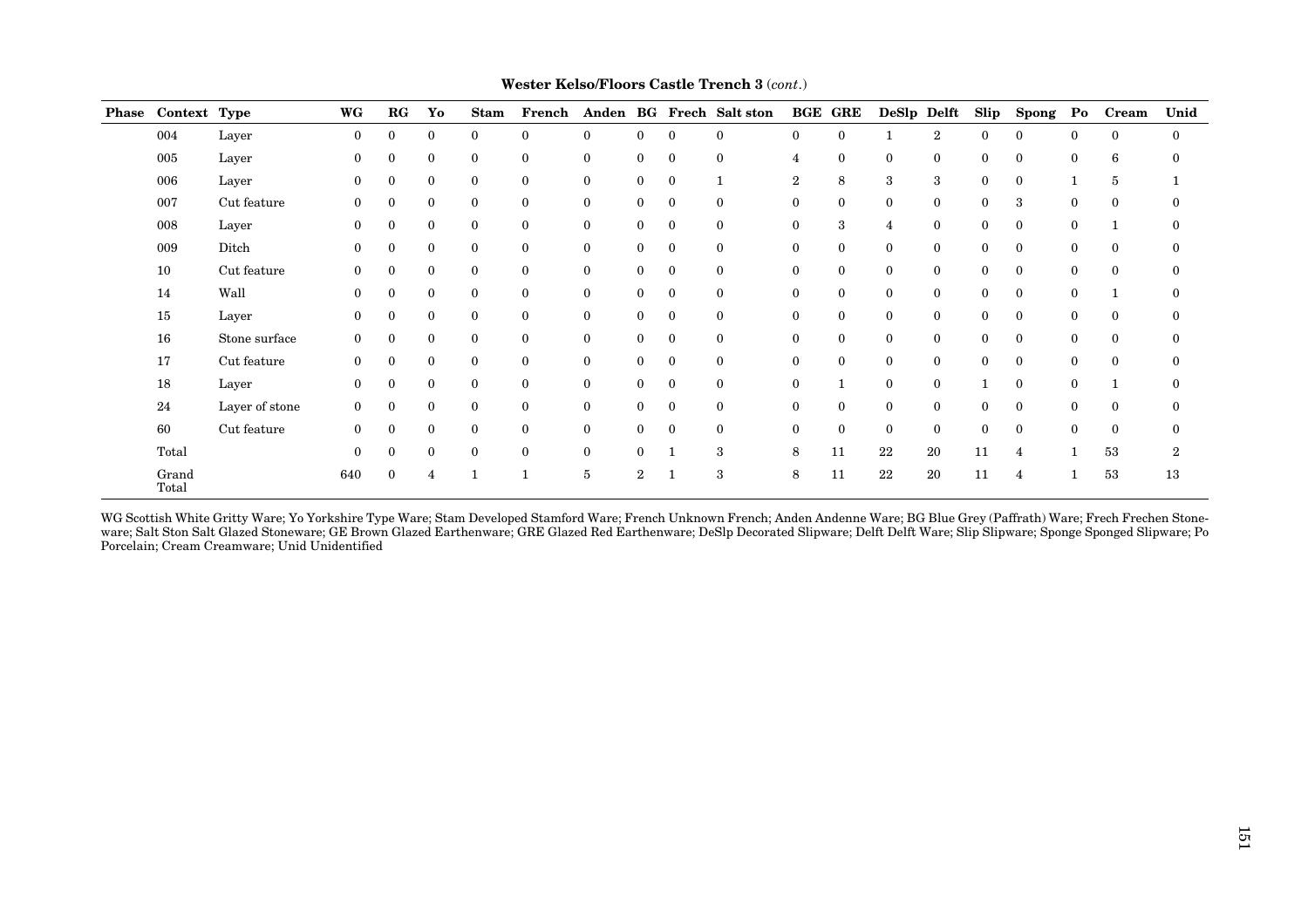| Phase              | Context | <b>Type</b> | WG               | <b>PMRW</b>      | <b>Delft</b>     | Frechen          | Dec Slipware     | Brown glazed earth | Slip             | Glazed Red earth Ungl earth |                |
|--------------------|---------|-------------|------------------|------------------|------------------|------------------|------------------|--------------------|------------------|-----------------------------|----------------|
| I                  | 1470    | Pit fill    | 17               | $\bf{0}$         | $\overline{0}$   | $\bf{0}$         | $\bf{0}$         | $\overline{0}$     | $\bf{0}$         | $\overline{0}$              |                |
| $\rm II$           | 1420    | Pit fill    | $\mathbf 1$      | $\boldsymbol{0}$ | $\boldsymbol{0}$ | $\boldsymbol{0}$ | $\boldsymbol{0}$ | $\overline{0}$     | $\boldsymbol{0}$ | $\boldsymbol{0}$            | 0              |
| $\rm III$          | 1102    | Pit fill    | $\mathbf{1}$     | $\mathbf{1}$     | $\boldsymbol{0}$ | $\mathbf{1}$     | $\mathbf{1}$     | 1                  | 1                | $\boldsymbol{0}$            |                |
|                    | 1103    | Pit fill    | $\mathbf{1}$     | $\mathbf{1}$     | $\bf{0}$         | $\boldsymbol{0}$ | $\boldsymbol{0}$ | 0                  | 1                | $\bf{0}$                    |                |
|                    | 1104    | Pit fill    | $\bf{0}$         | $\bf{0}$         | $\boldsymbol{0}$ | $\bf{0}$         | $\mathbf{1}$     | 0                  | $\theta$         | $\boldsymbol{0}$            |                |
|                    | 1107    | Pit fill    | $\bf{0}$         | $\bf{0}$         | $\boldsymbol{0}$ | $\boldsymbol{0}$ | 11               | $\Omega$           | $\overline{2}$   | $\bf{0}$                    |                |
|                    | $327\,$ | Pit fill    | $\boldsymbol{0}$ | $\bf{0}$         | $\bf{0}$         | $\bf{0}$         | $\bf{0}$         | 0                  | $\boldsymbol{2}$ | $\bf{0}$                    | 0              |
|                    | $331\,$ | Pit fill    | $\boldsymbol{0}$ | $\bf{0}$         | $\bf{0}$         | $\boldsymbol{0}$ | $\,2$            | 0                  | 0                | $\,8\,$                     | 0              |
|                    | 316     | Pit fill    | $\boldsymbol{0}$ | $\bf{0}$         | 0                | $\boldsymbol{0}$ | 6                | 3                  | 3                | $\boldsymbol{0}$            |                |
|                    | 329     | Pit fill    | $\mathbf{1}$     | $\bf{0}$         | $\bf{0}$         | $\bf{0}$         | $\boldsymbol{0}$ | 0                  | 4                | 5                           |                |
|                    | 333     | Pit fill    | $\mathbf{1}$     | $\bf{0}$         | $\bf{0}$         | $\boldsymbol{0}$ | $\mathbf{0}$     | 0                  | $\mathbf{0}$     | $\boldsymbol{0}$            |                |
|                    | 340     | Pit fill    | $\mathbf{1}$     | $\boldsymbol{0}$ | $\bf{0}$         | $\boldsymbol{0}$ | $\overline{0}$   | 0                  | 4                | $\bf{0}$                    |                |
|                    | 319     | Pit fill    | $\bf{0}$         | $\bf{0}$         | 3                | $\bf{0}$         | $\overline{0}$   | 0                  | 1                | $\boldsymbol{0}$            |                |
|                    | $311\,$ | Pit fill    | $\bf{0}$         | $\bf{0}$         | $\mathbf{1}$     | $\boldsymbol{0}$ | $\bf{0}$         | 0                  | 0                | $\mathbf{1}$                |                |
|                    | 341     | Pit fill    | $\bf{0}$         | $\mathbf{1}$     | $\boldsymbol{0}$ | $\boldsymbol{0}$ | $\mathbf{1}$     | 1                  | 1                | $\,8\,$                     |                |
|                    | $331\,$ | Pit fill    | $\boldsymbol{0}$ | $\bf{0}$         | $\bf{0}$         | $\bf{0}$         | $\bf{0}$         | 0                  | 1                | $\bf 5$                     |                |
|                    | Total   |             | 5                | $\sqrt{3}$       | $\overline{4}$   | $\mathbf{1}$     | $\bf 22$         | 5                  | 20               | $\sqrt{27}$                 | 5              |
| ${\rm IV}$         | 100     | Destruction | $\boldsymbol{0}$ | $\bf{0}$         | $\mathbf{1}$     | $\,3$            | $\bf 5$          | 0                  | $\boldsymbol{0}$ | $\mathbf{1}$                | 0              |
|                    | $300\,$ | Destruction | $\mathbf{1}$     | $\mathbf{1}$     | $\,3$            | $\boldsymbol{0}$ | $\,2$            |                    | $\mathbf{0}$     | $\,3\,$                     | 14             |
|                    | Total   |             | $\mathbf{1}$     | $\mathbf{1}$     | $\overline{4}$   | $\,3$            | 7                | 0                  | 0                | 4                           | $14\,$         |
| V                  | 284     | Cultivation | $\mathbf{1}$     | $\bf{0}$         | $\mathbf 1$      | $\mathbf{1}$     | 6                | 0                  | 0                | $\boldsymbol{2}$            | $\overline{0}$ |
|                    | 346     | Cultivation | $\boldsymbol{0}$ | $\bf{0}$         | 3                | $\mathbf{0}$     | $\overline{0}$   | 0                  | 0                | $\mathbf{1}$                | 0              |
|                    | 344     | Cultivation | $\boldsymbol{0}$ | $\bf{0}$         | $\bf{0}$         | $\boldsymbol{0}$ | $\bf{0}$         | 0                  | 0                | 4                           | 0              |
|                    | Total   |             | $\mathbf{1}$     | $\boldsymbol{0}$ | $\overline{4}$   | $\mathbf{1}$     | $6\phantom{.}6$  | $\mathbf{0}$       | $\boldsymbol{0}$ | $\overline{7}$              | 0              |
| <b>Grand Total</b> |         |             | 24               | $\overline{4}$   | 8                | $\boldsymbol{2}$ | $\rm 28$         | 5                  | 20               | $34\,$                      | 19             |

WG Scottish White Gritty Ware; PMRW Post Medieval Reduced Ware; Delft Delft Ware; Frechen Frechen Stoneware; Dec Slipware Decorated Slipware; BGE Brown Glazed Earthenware; Slip Slipware; GRE Glazed Red Earthenware; UE Unglazed Earthenware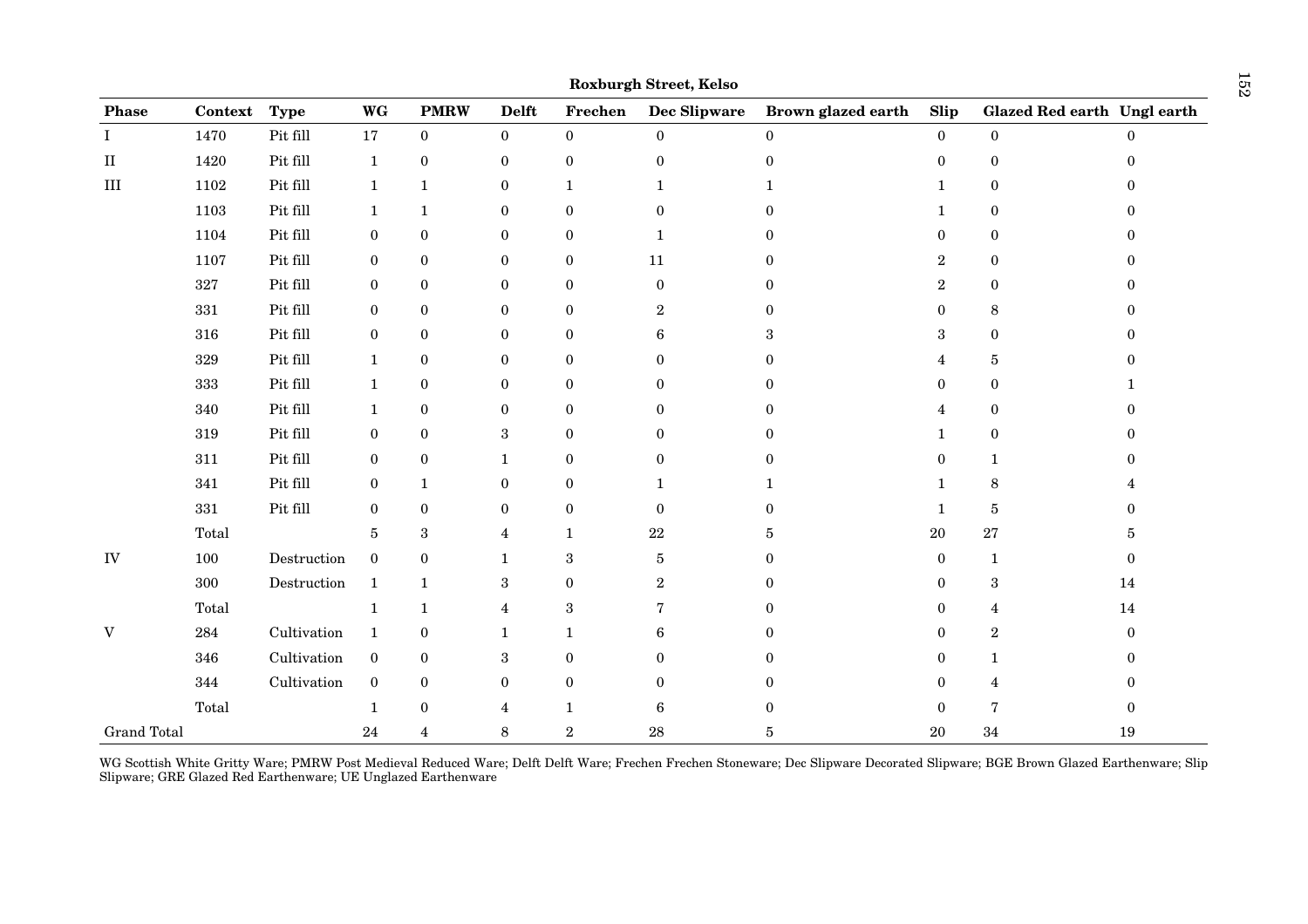## **Peebles**

|          |         |                                    |                  |                       |                  |                  | <b>Bridgegate, Peebles 1986</b> |                  |                  |                  |                  |                  |                  |                  |
|----------|---------|------------------------------------|------------------|-----------------------|------------------|------------------|---------------------------------|------------------|------------------|------------------|------------------|------------------|------------------|------------------|
| Pha      | Con     | <b>Type</b>                        | <b>WG</b>        | $\mathbf{RG}$         | OG               | Yo               | $\mathbf{LR}$                   | $\mathbf{LG}$    | <b>PMOW</b>      | <b>PMRW</b>      | Ear              | Chi              | Uni              | Rhe              |
| $\bf{I}$ | $327\,$ | Gravel                             | $\mathbf{0}$     | $\mathbf{1}$          | $\boldsymbol{0}$ | $\mathbf{0}$     | $\bf{0}$                        | $\mathbf{0}$     | $\boldsymbol{0}$ | $\boldsymbol{0}$ | $\boldsymbol{0}$ | $\boldsymbol{0}$ | $\boldsymbol{0}$ | $\boldsymbol{0}$ |
|          | 388     | Burnt charcoal and slag            | 11               | $\boldsymbol{0}$      | $\boldsymbol{0}$ | $\boldsymbol{0}$ | $\boldsymbol{0}$                | $\boldsymbol{0}$ | $\boldsymbol{0}$ | $\boldsymbol{0}$ | $\boldsymbol{0}$ | $\boldsymbol{0}$ | 0                | $\theta$         |
|          | 389     | Alluvial soil mixed with Midden 38 |                  | $\mathbf{0}$          | $\mathbf{0}$     | $\boldsymbol{0}$ | $\boldsymbol{0}$                | $\mathbf{0}$     | $\boldsymbol{0}$ | $\mathbf{0}$     | $\boldsymbol{0}$ | $\mathbf{0}$     | $\bf{0}$         | $\boldsymbol{0}$ |
| Tot      |         |                                    | 49               | $\mathbf{1}$          | $\bf{0}$         | $\mathbf{0}$     | $\bf{0}$                        | $\mathbf{0}$     | $\bf{0}$         | $\bf{0}$         | $\bf{0}$         | $\boldsymbol{0}$ | $\boldsymbol{0}$ | $\boldsymbol{0}$ |
| Pha      | Con     | <b>Type</b>                        | <b>WG</b>        | $\mathbf{RG}$         | O <sub>G</sub>   | Yo               | $\mathbf{LR}$                   | LG               | <b>PMOW</b>      | <b>PMRW</b>      | Ear              | Chi              | Uni              | Rhe              |
| $\rm II$ | 24      | Property boundary Wall             | $\overline{5}$   | $\overline{4}$        | $\mathbf{0}$     | $\boldsymbol{0}$ | $\boldsymbol{0}$                | $\boldsymbol{0}$ | $\boldsymbol{0}$ | $\overline{0}$   | $\overline{0}$   | $\mathbf{0}$     | $\boldsymbol{0}$ |                  |
|          | 167     | Make up assoc with wall 227        | 74               | $\boldsymbol{0}$      | $\boldsymbol{0}$ | $\bf{0}$         | $\boldsymbol{0}$                | $\mathbf{1}$     | $\bf{0}$         | $\boldsymbol{0}$ | $\boldsymbol{0}$ | $\boldsymbol{0}$ | $\boldsymbol{0}$ | $\mathbf{0}$     |
|          | 227     | <b>Boundary Wall</b>               | $\boldsymbol{0}$ | $\boldsymbol{0}$      | $\mathbf{1}$     | $\boldsymbol{0}$ | $\boldsymbol{0}$                | $\boldsymbol{0}$ | $\boldsymbol{0}$ | $\boldsymbol{0}$ | $\boldsymbol{0}$ | $\boldsymbol{0}$ | $\boldsymbol{0}$ | $\theta$         |
|          | 362     | Layer                              | 107              | $6\phantom{.}6$       | $\bf{0}$         | $\bf{0}$         | $\bf{0}$                        | $\boldsymbol{0}$ | 7                | $\mathbf{0}$     | $\bf{0}$         | $\boldsymbol{0}$ | $\bf{0}$         | $\theta$         |
|          | 363     | Gravel                             | 132              | 3                     | $\boldsymbol{0}$ | $\boldsymbol{0}$ | $\boldsymbol{0}$                | $\boldsymbol{0}$ | $\boldsymbol{0}$ | $\boldsymbol{0}$ | $\boldsymbol{0}$ | $\boldsymbol{0}$ | $\boldsymbol{2}$ | $\theta$         |
|          | 372     | Burnt layer                        | $\boldsymbol{0}$ | $\overline{4}$        | $\boldsymbol{0}$ | $\boldsymbol{0}$ | $\boldsymbol{0}$                | $\boldsymbol{0}$ | $\boldsymbol{0}$ | $\boldsymbol{0}$ | $\bf{0}$         | $\boldsymbol{0}$ | $\boldsymbol{0}$ | $\theta$         |
|          | 390     | Deposit                            | $\,2$            | $\boldsymbol{0}$      | $\boldsymbol{0}$ | $\mathbf{1}$     | $\boldsymbol{0}$                | $\boldsymbol{0}$ | $\boldsymbol{0}$ | $\boldsymbol{0}$ | $\boldsymbol{0}$ | $\boldsymbol{0}$ | $\boldsymbol{0}$ | $\boldsymbol{0}$ |
| Tot      |         |                                    | 322              | 17                    | $\mathbf{1}$     | $\mathbf{1}$     | $\mathbf{0}$                    | $\mathbf{1}$     | $\sqrt{7}$       | $\mathbf{0}$     | $\overline{0}$   | $\overline{0}$   | $\,2\,$          |                  |
| Pha      | Con     | <b>Type</b>                        | <b>WG</b>        | $\mathbf{R}$ <b>G</b> | OG               | Yo               | LR                              | LG               | <b>PMOW</b>      | <b>PMRW</b>      | Ear              | Chi              | Uni              | Rhe              |
| IIa      | 66      | Layer                              | 10               | $\mathbf{0}$          | $\mathbf{0}$     | $\boldsymbol{0}$ | $\boldsymbol{0}$                | $\boldsymbol{0}$ | $\boldsymbol{0}$ | $\overline{0}$   | $\boldsymbol{0}$ | $\overline{0}$   | $\boldsymbol{0}$ | $\bf{0}$         |
|          | 98      | Gravel                             | 25               | $\boldsymbol{0}$      | $\boldsymbol{0}$ | $\sqrt{2}$       | $\boldsymbol{0}$                | $\boldsymbol{0}$ | $\bf{0}$         | $\boldsymbol{0}$ | $\boldsymbol{0}$ | $\boldsymbol{0}$ | $\bf{0}$         | $\mathbf{0}$     |
|          | 112     | <b>Stones</b>                      | $\,3$            | $\mathbf{1}$          | $\bf{0}$         | $\boldsymbol{0}$ | $\boldsymbol{0}$                | $\boldsymbol{0}$ | $\bf{0}$         | $\boldsymbol{0}$ | $\bf{0}$         | $\boldsymbol{0}$ | $\bf{0}$         | $\Omega$         |
|          | 191     | Layer                              | $52\,$           | $\,2$                 | $\mathbf{0}$     | $\mathbf{1}$     | $\mathbf{0}$                    | $\boldsymbol{0}$ | $\mathbf{0}$     | $\mathbf{0}$     | $\mathbf{0}$     | $\boldsymbol{0}$ | $\mathbf{0}$     | $\Omega$         |
|          | 211     | Burnt material                     | $\mathbf{1}$     | $\mathbf{1}$          | $\boldsymbol{0}$ | $\boldsymbol{0}$ | $\boldsymbol{0}$                | $\boldsymbol{0}$ | $\bf{0}$         | $\mathbf{0}$     | $\boldsymbol{0}$ | $\boldsymbol{0}$ | $\boldsymbol{0}$ | $\theta$         |
|          | 224     | Wall                               | 6                | $\mathbf{1}$          | $\boldsymbol{0}$ | $\boldsymbol{0}$ | $\boldsymbol{0}$                | $\boldsymbol{0}$ | $\bf{0}$         | $\boldsymbol{0}$ | $\boldsymbol{0}$ | $\boldsymbol{0}$ | $\mathbf{1}$     | 0                |
|          | 325     | Path                               | $\mathbf{1}$     | 7                     | $\boldsymbol{0}$ | $\mathbf{1}$     | $\boldsymbol{0}$                | $\boldsymbol{0}$ | $\bf{0}$         | $\mathbf{0}$     | $\boldsymbol{0}$ | $\boldsymbol{0}$ | $\boldsymbol{0}$ | $\Omega$         |
|          | 374     | Layer                              | $22\,$           | 12                    | $\overline{4}$   | $\mathbf{1}$     | $\boldsymbol{0}$                | $\mathbf{1}$     | $\mathbf{0}$     | $\mathbf{0}$     | $\mathbf{0}$     | $\mathbf{0}$     | $\mathbf{0}$     | 1                |
|          | 375     | Fill of trench 377                 | 10               | $\bf{0}$              | $\boldsymbol{0}$ | $\boldsymbol{0}$ | $\boldsymbol{0}$                | $\boldsymbol{0}$ | $\bf{0}$         | $\boldsymbol{0}$ | $\boldsymbol{0}$ | $\boldsymbol{0}$ | $\mathbf{1}$     | $\theta$         |
|          | 381     | Layer                              | 68               | 28                    | $\bf{0}$         | $\mathbf{1}$     | $\boldsymbol{0}$                | $\boldsymbol{0}$ | $\sqrt{2}$       | $\boldsymbol{0}$ | $\boldsymbol{0}$ | $\bf{0}$         | $\bf{0}$         | 0                |
|          | 387     | Wall                               | 4                | $\bf 6$               | $\mathbf{0}$     | $\mathbf{1}$     | $\mathbf{0}$                    | $\boldsymbol{0}$ | $\mathbf{0}$     | $\Omega$         | $\mathbf{0}$     | $\mathbf{0}$     | $\bf{0}$         | $\Omega$         |
|          | 392     | Wall                               | $\overline{4}$   | $\mathbf{0}$          | $\Omega$         | $\theta$         | $\theta$                        | $\theta$         | $\theta$         | $\Omega$         | $\theta$         | $\Omega$         | $\theta$         | $\theta$         |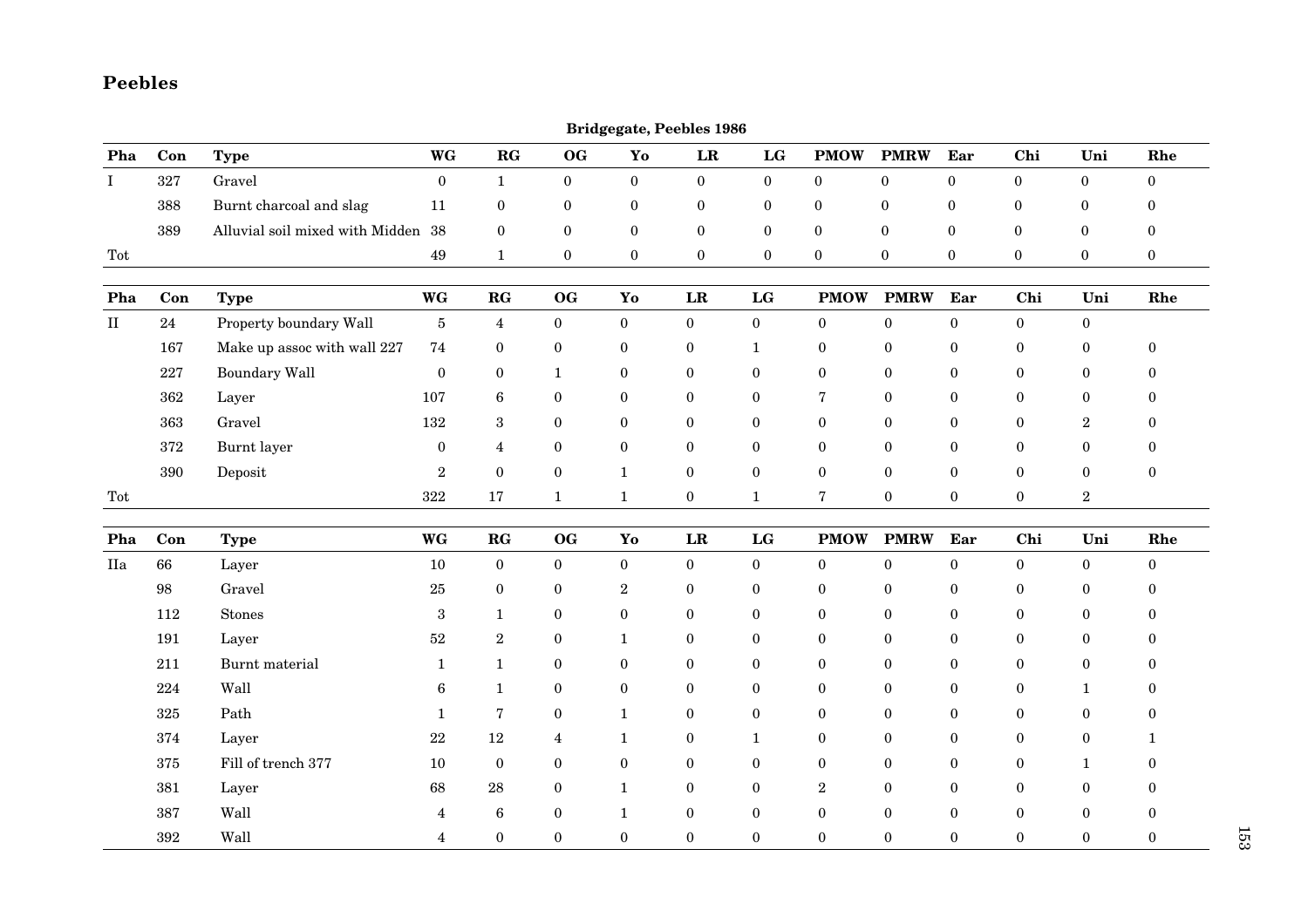|                      |           |                    |                  |                       |                  |                  | Bridgegate, Peebles 1986 (cont.) |                        |                  |                  |                  |                  |                  |                  |
|----------------------|-----------|--------------------|------------------|-----------------------|------------------|------------------|----------------------------------|------------------------|------------------|------------------|------------------|------------------|------------------|------------------|
| Pha                  | Con       | <b>Type</b>        | WG               | $\mathbf{R}$ <b>G</b> | OG               | Yo               | ${\bf LR}$                       | $\mathbf{L}\mathbf{G}$ | <b>PMOW</b>      | <b>PMRW</b>      | Ear              | Chi              | Uni              | Rhe              |
| IIa                  | 427       | Layer              | $\overline{4}$   | $\mathbf 1$           | $\boldsymbol{0}$ | $\mathbf{1}$     | $\bf{0}$                         | $\boldsymbol{0}$       | $\mathbf{0}$     | $\overline{0}$   | $\boldsymbol{0}$ | $\boldsymbol{0}$ | $\bf{0}$         | $\boldsymbol{0}$ |
|                      | 434       | Fill of pit 433    | $\sqrt{3}$       | $\boldsymbol{0}$      | $\boldsymbol{0}$ | $\boldsymbol{0}$ | $\bf{0}$                         | $\boldsymbol{0}$       | $\boldsymbol{0}$ | $\boldsymbol{0}$ | $\boldsymbol{0}$ | $\boldsymbol{0}$ | $\bf{0}$         | $\boldsymbol{0}$ |
|                      | 435       | Fill of pit 432    | $\mathbf{1}$     | $\bf{0}$              | $\boldsymbol{0}$ | $\boldsymbol{0}$ | $\boldsymbol{0}$                 | $\bf{0}$               | $\boldsymbol{0}$ | $\boldsymbol{0}$ | $\boldsymbol{0}$ | $\boldsymbol{0}$ | $\bf{0}$         | $\boldsymbol{0}$ |
|                      |           | Total              | 321              | 60                    | 6                | 8                | $\bf{0}$                         | $\mathbf{1}$           | $\overline{2}$   |                  |                  |                  |                  |                  |
| Pha                  | Con       | <b>Type</b>        | <b>WG</b>        | $\mathbf{R}$ <b>G</b> | O <sub>G</sub>   | Yo               | LR                               | $\mathbf{LG}$          | <b>PMOW</b>      | <b>PMRW</b>      | Ear              | Chi              | Uni              | Rhe              |
| IIb                  | 210       | Pit fill           | 20               | $\overline{2}$        | $\boldsymbol{0}$ | $\mathbf{0}$     | $\boldsymbol{0}$                 | $\boldsymbol{0}$       | $\mathbf{0}$     | $\boldsymbol{0}$ | $\mathbf{1}$     | $\boldsymbol{0}$ | $\mathbf{0}$     | $\boldsymbol{0}$ |
|                      | $233\,$   | Rubble Dump        | $\boldsymbol{0}$ | $\boldsymbol{0}$      | $\boldsymbol{0}$ | $\boldsymbol{0}$ | $\boldsymbol{0}$                 | $\boldsymbol{0}$       | $\bf{0}$         | $\mathbf{1}$     | $\boldsymbol{0}$ | $\boldsymbol{0}$ | $\bf{0}$         | $\boldsymbol{0}$ |
|                      | $\bf 237$ | Rubble makeup      | $\,6$            | $\,3$                 | $\boldsymbol{0}$ | $\boldsymbol{0}$ | $\boldsymbol{0}$                 | $\bf{0}$               | $\boldsymbol{0}$ | $\boldsymbol{0}$ | $\boldsymbol{0}$ | $\boldsymbol{0}$ | $\bf{0}$         | $\boldsymbol{0}$ |
|                      | 238       | Gravel             | 12               | $\bf 5$               | $\sqrt{2}$       | $\boldsymbol{0}$ | $\boldsymbol{0}$                 | $\boldsymbol{0}$       | $\mathbf{1}$     | $\boldsymbol{0}$ | $\boldsymbol{0}$ | $\boldsymbol{0}$ | $\boldsymbol{0}$ | $\boldsymbol{0}$ |
|                      | 239       | Gravel             | $\boldsymbol{0}$ | $\mathbf{1}$          | $\boldsymbol{0}$ | $\boldsymbol{0}$ | $\boldsymbol{0}$                 | $\bf{0}$               | $\mathbf{0}$     | $\boldsymbol{0}$ | $\boldsymbol{0}$ | $\boldsymbol{0}$ | $\boldsymbol{0}$ | $\bf{0}$         |
|                      | 240       | Rubble             | 7                | $\bf 27$              | $\boldsymbol{6}$ | $\mathbf{1}$     | $\boldsymbol{0}$                 | $\boldsymbol{0}$       | $\boldsymbol{0}$ | $\boldsymbol{0}$ | $\boldsymbol{0}$ | $\boldsymbol{0}$ | $\boldsymbol{0}$ | $\boldsymbol{0}$ |
|                      | $302\,$   | Garden soil        | $\sqrt{3}$       | $\boldsymbol{9}$      | $\boldsymbol{0}$ | $\boldsymbol{0}$ | $\bf{0}$                         | $\bf{0}$               | $\bf{0}$         | $\boldsymbol{0}$ | $\boldsymbol{0}$ | $\boldsymbol{0}$ | $\bf{0}$         | $\bf{0}$         |
|                      | 311       | Fill of Posthole   | $\overline{4}$   | $\boldsymbol{0}$      | $\boldsymbol{0}$ | $\boldsymbol{0}$ | $\boldsymbol{0}$                 | $\boldsymbol{0}$       | $\boldsymbol{0}$ | $\boldsymbol{0}$ | $\boldsymbol{0}$ | $\boldsymbol{0}$ | $\boldsymbol{0}$ | $\boldsymbol{0}$ |
|                      | 361       | Burnt sand         | 83               | $\overline{4}$        | $\boldsymbol{0}$ | $\boldsymbol{0}$ | $\boldsymbol{0}$                 | $\bf{0}$               | $\bf{0}$         | $\boldsymbol{0}$ | $\boldsymbol{0}$ | $\boldsymbol{0}$ | $\boldsymbol{0}$ | $\boldsymbol{0}$ |
| Tot                  |           |                    | 135              | 51                    | $\,$ 8 $\,$      | $\mathbf{1}$     | $\boldsymbol{0}$                 | $\boldsymbol{0}$       | $\mathbf{1}$     | $\mathbf{1}$     | $\mathbf{1}$     | $\boldsymbol{0}$ | $\bf{0}$         | $\boldsymbol{0}$ |
| Pha                  | Con       | <b>Type</b>        | WG               | ${\bf RG}$            | OG               | Yo               | $\mathbf{LR}$                    | $\mathbf{LG}$          | <b>PMOW</b>      | <b>PMRW</b>      | Ear              | Chi              | Uni              | Rhe              |
| III                  | $\>202$   | Floor make up      | $\boldsymbol{3}$ | $\boldsymbol{0}$      | $\bf{0}$         | $\boldsymbol{0}$ | $\boldsymbol{0}$                 | $\bf{0}$               | $\bf{0}$         | $\boldsymbol{0}$ | $\boldsymbol{0}$ | $\boldsymbol{0}$ | $\boldsymbol{0}$ | $\boldsymbol{0}$ |
|                      | 261       | Surface            | $\mathbf{1}$     | $\boldsymbol{0}$      | $\boldsymbol{0}$ | $\bf{0}$         | $\bf{0}$                         | $\bf{0}$               | $\boldsymbol{0}$ | $\boldsymbol{0}$ | $\boldsymbol{0}$ | $\bf{0}$         | $\bf{0}$         | $\bf{0}$         |
|                      | 284       | Layer              | $\boldsymbol{0}$ | $\bf{0}$              | $\boldsymbol{0}$ | $\,2$            | $\bf{0}$                         | $\boldsymbol{0}$       | $\bf{0}$         | $\bf{0}$         | $\boldsymbol{0}$ | $\boldsymbol{0}$ | $\bf{0}$         | $\bf{0}$         |
|                      | $318\,$   | Wall               | $\bf 5$          | 10                    | $\boldsymbol{0}$ | $\boldsymbol{0}$ | $\bf{0}$                         | $\bf{0}$               | $\bf{0}$         | $\bf{0}$         | $\bf{0}$         | $\mathbf{1}$     | $\bf{0}$         | $\bf{0}$         |
|                      | 330       | Fill of trench 292 | $\boldsymbol{9}$ | $\mathbf{1}$          | $\boldsymbol{0}$ | $\bf{0}$         | $\bf{0}$                         | $\boldsymbol{0}$       | $\mathbf{0}$     | $\boldsymbol{0}$ | $\boldsymbol{0}$ | $\boldsymbol{0}$ | $\bf{0}$         | $\boldsymbol{0}$ |
|                      | 342       | Wall               | 18               | $\mathbf{1}$          | $\boldsymbol{0}$ | $\bf{0}$         | $\boldsymbol{0}$                 | $\bf{0}$               | $\mathbf{1}$     | $\boldsymbol{0}$ | $\boldsymbol{0}$ | $\boldsymbol{0}$ | $\bf{0}$         | $\boldsymbol{0}$ |
| $\operatorname{Tot}$ |           |                    | 36               | 12                    | $\boldsymbol{0}$ | $\,2$            | $\boldsymbol{0}$                 | $\bf{0}$               | $\mathbf{1}$     | $\boldsymbol{0}$ | $\mathbf{0}$     | $\mathbf{1}$     | $\bf{0}$         | $\boldsymbol{0}$ |
| Pha                  | Con       | <b>Type</b>        | <b>WG</b>        | $\mathbf{RG}$         | OG               | Yo               | LR                               | LG                     | <b>PMOW</b>      | <b>PMRW</b>      | Ear              | Chi              | Uni              | Rhe              |
| IIIa                 | 122       | Layer              | $\overline{4}$   | $\overline{4}$        | $\boldsymbol{0}$ | $\boldsymbol{0}$ | $\boldsymbol{0}$                 | $\boldsymbol{0}$       | $\bf{0}$         | $\overline{2}$   | $\,8\,$          | $\boldsymbol{0}$ | $\bf{0}$         | $\mathbf{1}$     |
|                      | 125       | Layer              | $21\,$           | 12                    | $\boldsymbol{0}$ | $\bf{0}$         | $\bf{0}$                         | $\bf{0}$               | $\bf{0}$         | $\boldsymbol{0}$ | $\boldsymbol{0}$ | $\boldsymbol{0}$ | $\boldsymbol{0}$ | $\boldsymbol{0}$ |
|                      | 130       | Layer              | 13               | 9                     | $\boldsymbol{0}$ | $\mathbf{0}$     | $\boldsymbol{0}$                 | $\boldsymbol{0}$       | $\boldsymbol{0}$ | $\boldsymbol{0}$ | $\mathbf{0}$     | $\boldsymbol{0}$ | $\mathbf{0}$     | $\boldsymbol{0}$ |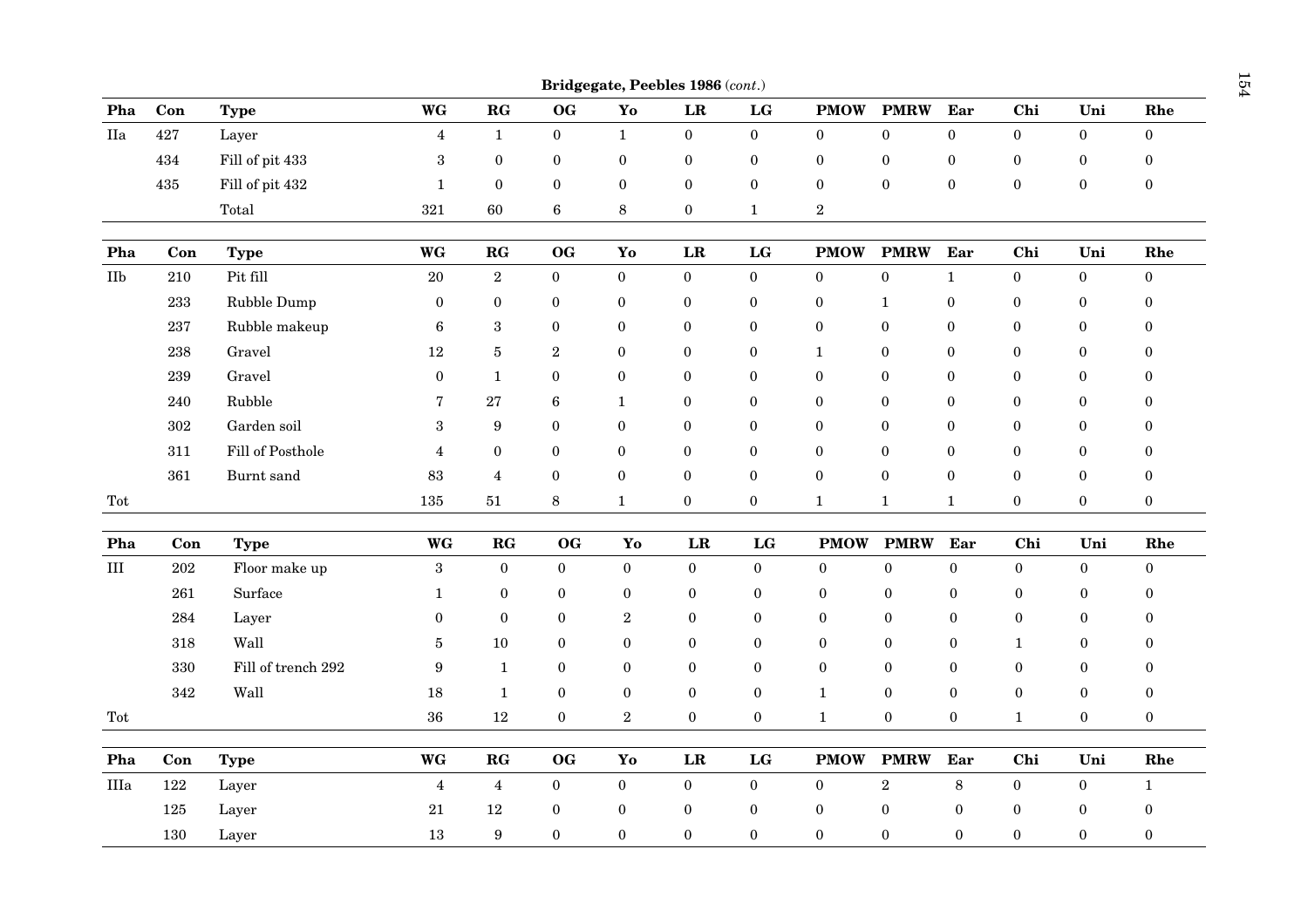| Pha         | Con         | <b>Type</b>           | WG               | RG                    | ິ<br><b>OG</b>   | Yo               | $\mathbf{LR}$    | $\mathbf{LG}$    | <b>PMOW</b>      | <b>PMRW</b>      | Ear              | Chi              | Uni              | Rhe              |
|-------------|-------------|-----------------------|------------------|-----------------------|------------------|------------------|------------------|------------------|------------------|------------------|------------------|------------------|------------------|------------------|
| $\rm IIIa$  | 131         | Layer                 | $\mathbf{0}$     | $\mathbf{0}$          | $\mathbf{0}$     | $\overline{0}$   | $\boldsymbol{0}$ | $\boldsymbol{0}$ | $\overline{0}$   | $\mathbf{0}$     | $\mathbf 1$      | $\boldsymbol{0}$ | $\boldsymbol{0}$ | $\boldsymbol{0}$ |
|             | 171         | Layer                 | 28               | $\overline{7}$        | $\boldsymbol{0}$ | 8                | $\boldsymbol{0}$ | $\boldsymbol{0}$ | $\sqrt{2}$       | $\boldsymbol{0}$ | $\boldsymbol{0}$ | $\boldsymbol{0}$ | $\mathbf{1}$     | $\boldsymbol{0}$ |
|             | 190         | Demolition material   | 5                | $\mathbf{0}$          | $\theta$         | $\mathbf{0}$     | $\mathbf{0}$     | $\boldsymbol{0}$ | $\mathbf{1}$     | 3                | $\overline{2}$   | $\mathbf{1}$     | $\mathbf{0}$     | $\Omega$         |
|             | 213         | Fill of robber trench | $\overline{4}$   | $\mathbf{1}$          | $\boldsymbol{0}$ | $\boldsymbol{0}$ | $\mathbf{1}$     | $\bf{0}$         | 1                | $\mathbf{1}$     | $\mathbf{0}$     | $\boldsymbol{0}$ | $\boldsymbol{0}$ | $\Omega$         |
|             | 299         | Drain                 | $\overline{2}$   | $\mathbf{0}$          | 1                | $\mathbf{0}$     | $\mathbf{0}$     | $\boldsymbol{0}$ | $\mathbf{0}$     | $\boldsymbol{0}$ | $\mathbf{0}$     | $\mathbf{0}$     | $\boldsymbol{0}$ | 0                |
|             | 305         | Layer                 | $\boldsymbol{0}$ | $\mathbf{1}$          | $\bf{0}$         | $\boldsymbol{0}$ | $\boldsymbol{0}$ | $\boldsymbol{0}$ | $\boldsymbol{0}$ | $\boldsymbol{0}$ | $\mathbf{0}$     | $\boldsymbol{0}$ | $\boldsymbol{0}$ | 0                |
|             | 367         | Tolbooth floor        | 15               | 26                    | $\boldsymbol{2}$ | $\boldsymbol{0}$ | $\mathbf{0}$     | $\boldsymbol{0}$ | $\mathbf 1$      | $\mathbf{0}$     | $\mathbf{0}$     | $\mathbf{0}$     | $\boldsymbol{0}$ | 0                |
|             | 369         |                       | 74               | $\boldsymbol{9}$      | $\boldsymbol{0}$ | $\mathbf{1}$     | $\mathbf{1}$     | $\bf{0}$         | $\boldsymbol{0}$ | $\boldsymbol{0}$ | $\bf{0}$         | $\boldsymbol{0}$ | $\boldsymbol{0}$ | 0                |
|             | 474         | Path                  | $\theta$         | $\boldsymbol{2}$      | $\bf{0}$         | $\mathbf{0}$     | $\mathbf{0}$     | $\bf{0}$         | $\mathbf{0}$     | $\mathbf{0}$     | $\mathbf{0}$     | $\bf{0}$         | $\boldsymbol{0}$ | $\Omega$         |
|             | 271         | Tolbooth floor        | 1                | $\bf{0}$              | $\bf{0}$         | $\boldsymbol{0}$ | $\boldsymbol{0}$ | $\boldsymbol{0}$ | $\boldsymbol{0}$ | 1                | 1                | $\boldsymbol{0}$ | $\boldsymbol{0}$ | 1                |
|             | 476         | Drain                 | $\Omega$         | 3                     | $\mathbf{0}$     | $\mathbf{0}$     | $\mathbf{0}$     | $\boldsymbol{0}$ | $\mathbf{0}$     | $\theta$         | $\mathbf{0}$     | $\mathbf{0}$     | $\boldsymbol{0}$ | $\Omega$         |
|             | 477         | Layer                 | 10               | $\sqrt{3}$            | $\bf{0}$         | $\boldsymbol{0}$ | $\boldsymbol{0}$ | $\boldsymbol{0}$ | $\mathbf{1}$     | $\bf{0}$         | $\bf{0}$         | $\boldsymbol{0}$ | $\boldsymbol{0}$ | 0                |
| Tot         |             |                       | 177              | ${\bf 77}$            | $\sqrt{2}$       | 9                | $\,2$            | $\bf{0}$         | $\,6\,$          | 7                | 12               | $\mathbf{1}$     | $\mathbf{1}$     | $\boldsymbol{2}$ |
| Pha         | Con         | <b>Type</b>           | <b>WG</b>        | $\mathbf{R}$ <b>G</b> | <b>OG</b>        | Yo               | LR               | LG               | <b>PMOW</b>      | <b>PMRW</b>      | Ear              | Chi              | Uni              | Rhe              |
| IIIb        | 248         | Fill of well 250      | $\overline{0}$   | 9                     | $\mathbf{0}$     | $\mathbf{1}$     | $\boldsymbol{0}$ | $\bf{0}$         | $\overline{0}$   | $\boldsymbol{0}$ | $\boldsymbol{0}$ | $\bf{0}$         | $\bf{0}$         | $\mathbf{0}$     |
|             | 249         | Fill of well 250      | $\,8\,$          | $\boldsymbol{2}$      | $\mathbf{1}$     | $\boldsymbol{0}$ | $\boldsymbol{0}$ | $\mathbf{0}$     | $\overline{5}$   | $\boldsymbol{0}$ | $\mathbf{1}$     | $\mathbf{0}$     | $\mathbf{0}$     | $\mathbf{0}$     |
|             | 245/253     | Surface               | $\Omega$         | $\boldsymbol{2}$      | $\mathbf{0}$     | $\boldsymbol{0}$ | $\boldsymbol{0}$ | $\mathbf{0}$     | $\mathbf{0}$     | $\mathbf{0}$     | $\bf{0}$         | $\bf{0}$         | $\bf{0}$         | $\Omega$         |
|             | 281         | Surface               | $\theta$         | $\bf 6$               | $\mathbf{0}$     | $\boldsymbol{0}$ | $\mathbf{0}$     | $\mathbf{0}$     | $\mathbf{1}$     | $\boldsymbol{0}$ | $\boldsymbol{0}$ | $\mathbf{0}$     | $\mathbf{0}$     | $\Omega$         |
|             | 459         | Layer                 | $\boldsymbol{0}$ | $\boldsymbol{0}$      | $\mathbf{0}$     | $\boldsymbol{0}$ | $\boldsymbol{0}$ | $\mathbf{0}$     | $\mathbf{0}$     | $\boldsymbol{0}$ | $\mathbf{1}$     | $\mathbf 1$      | $\bf{0}$         | $\theta$         |
|             | 478         | Layer                 | $\overline{2}$   | $\sqrt{2}$            | $\boldsymbol{0}$ | $\boldsymbol{0}$ | $\boldsymbol{0}$ | $\mathbf{0}$     | $\,2$            | $\boldsymbol{0}$ | $\mathbf{1}$     | $\mathbf{1}$     | $\boldsymbol{0}$ | 1                |
|             | 484         | Layer                 | $\boldsymbol{0}$ | $\sqrt{2}$            | $\boldsymbol{0}$ | $\boldsymbol{0}$ | $\boldsymbol{0}$ | $\boldsymbol{0}$ | $\mathbf{0}$     | $\boldsymbol{0}$ | $\bf{0}$         | $\boldsymbol{0}$ | $\boldsymbol{0}$ | $\boldsymbol{0}$ |
| Tot         |             |                       | 10               | 23                    | $\mathbf{1}$     | $\mathbf{1}$     | $\boldsymbol{0}$ | $\mathbf{0}$     | 8                | $\bf{0}$         | $\boldsymbol{3}$ | $\sqrt{2}$       | $\mathbf{0}$     | $\mathbf{1}$     |
| Pha         | <b>Type</b> | Con                   | <b>WG</b>        | RG                    | <b>OG</b>        | Yo               | ${\bf LR}$       | LG               | <b>PMOW</b>      | <b>PMRW</b>      | Ear              | Chi              | Uni              | Rhe              |
| <b>IIIc</b> |             | Demolition 451        | $\overline{0}$   | $\boldsymbol{0}$      | $\boldsymbol{0}$ | $\boldsymbol{0}$ | $\boldsymbol{0}$ | $\bf{0}$         | $\bf{0}$         | $\boldsymbol{0}$ | $\boldsymbol{0}$ | $\mathbf{1}$     | $\bf{0}$         | $\boldsymbol{0}$ |
|             | Pit fill    | 454                   | 1                | $\bf{0}$              | $\bf{0}$         | $\bf{0}$         | $\boldsymbol{0}$ | $\boldsymbol{0}$ | $\bf{0}$         | $\,2$            | 9                | $\bf 5$          | $\boldsymbol{0}$ | $\bf{0}$         |
|             | Layer       | 472                   | $\boldsymbol{0}$ | $\boldsymbol{3}$      | $\boldsymbol{0}$ | $\bf{0}$         | $\boldsymbol{0}$ | $\bf{0}$         | 4                | $\mathbf{1}$     | $\boldsymbol{0}$ | $\mathbf{1}$     | $\bf{0}$         | $\mathbf{0}$     |
| Tot         |             |                       | $\mathbf{1}$     | $\boldsymbol{3}$      | $\bf{0}$         | $\boldsymbol{0}$ | $\boldsymbol{0}$ | $\boldsymbol{0}$ | $\overline{4}$   | $\sqrt{3}$       | 9                | 7                | $\bf{0}$         | $\boldsymbol{0}$ |

**Bridgegate, Peebles 1986** (*cont*.)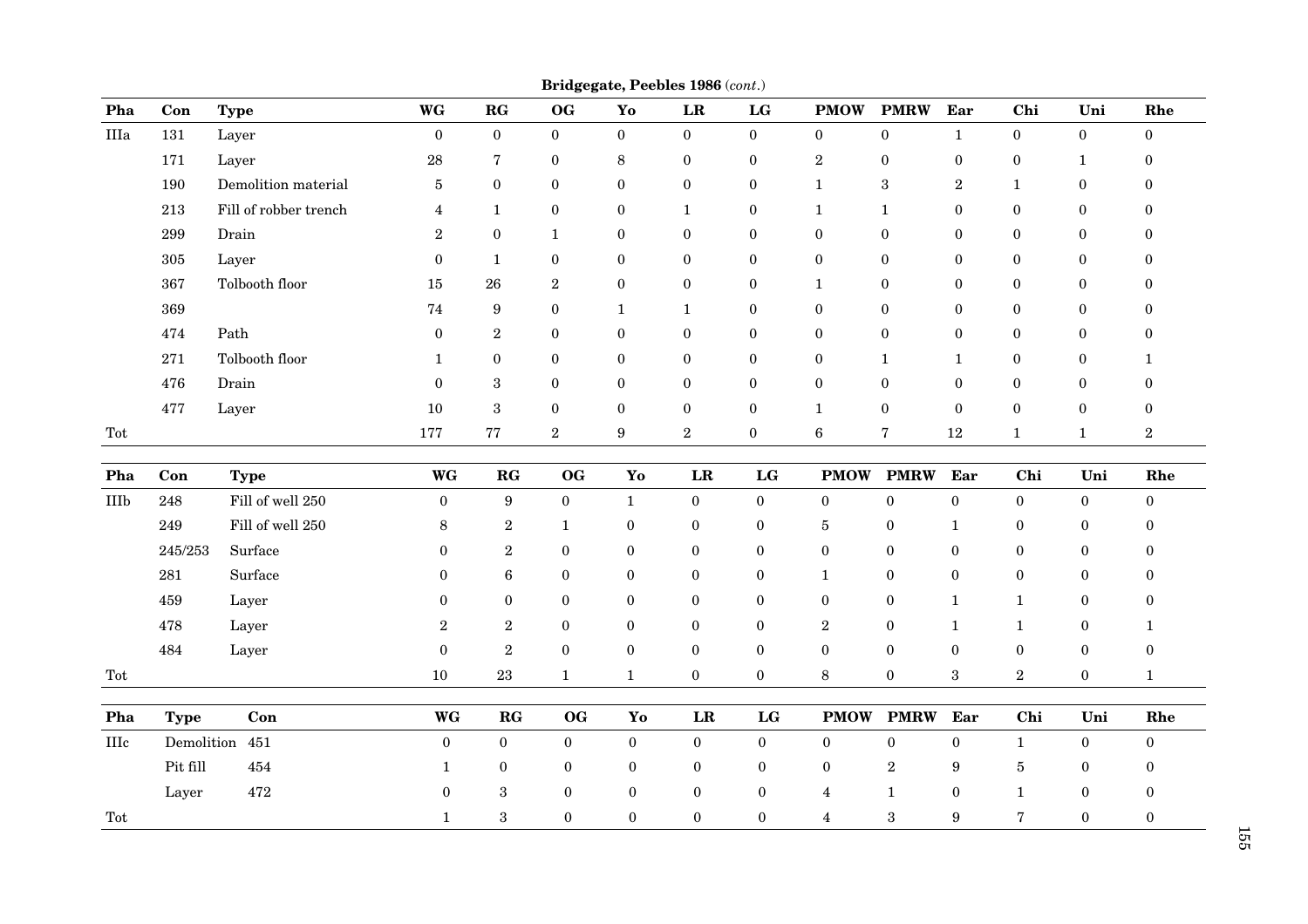|             |                |                                          |        |                  |                       |                  |                  | Bridgegate, Peebles 1986 (cont.) |                  |                  |                  |                  |                   |                  |                  |
|-------------|----------------|------------------------------------------|--------|------------------|-----------------------|------------------|------------------|----------------------------------|------------------|------------------|------------------|------------------|-------------------|------------------|------------------|
| Pha         | <b>Type</b>    |                                          | Con    | WG               | $\mathbf{R}$ <b>G</b> | $\mathbf{OG}$    | Yo               | ${\bf LR}$                       | LG               | <b>PMOW</b>      | <b>PMRW</b>      | Ear              | Chi               | Uni              | Rhe              |
| ${\rm IV}$  |                | Fill of trench 41                        | $42\,$ | $\boldsymbol{0}$ | $\boldsymbol{0}$      | $\mathbf{0}$     | $\mathbf{0}$     | $\mathbf{0}$                     | $\mathbf{0}$     | $\boldsymbol{0}$ | $\boldsymbol{0}$ | $\mathbf{1}$     | $\bf{0}$          | $\boldsymbol{0}$ | $\boldsymbol{0}$ |
|             | Wall           |                                          | $43\,$ | $\boldsymbol{0}$ | $\boldsymbol{0}$      | $\boldsymbol{0}$ | $\boldsymbol{0}$ | $\boldsymbol{0}$                 | $\boldsymbol{0}$ | $\boldsymbol{0}$ | $\boldsymbol{0}$ | $\,2$            | $\bf{0}$          | $\bf{0}$         | $\boldsymbol{0}$ |
|             | Layer          |                                          | 59     | 54               | 61                    | $\bf{0}$         | $\boldsymbol{0}$ | $\mathbf{1}$                     | $\boldsymbol{0}$ | 12               | $\bf{0}$         | $22\,$           | 43                | $\boldsymbol{0}$ | $\bf{0}$         |
|             | Wall           |                                          | 68     | $\bf{0}$         | $\mathbf{1}$          | $\boldsymbol{0}$ | $\boldsymbol{0}$ | $\bf{0}$                         | $\bf{0}$         | $\boldsymbol{0}$ | $\boldsymbol{0}$ | $\boldsymbol{0}$ | $\boldsymbol{0}$  | $\bf{0}$         | $\boldsymbol{0}$ |
|             |                | Blocking of door 79                      | 80     | $\boldsymbol{0}$ | $\boldsymbol{0}$      | $\bf{0}$         | $\boldsymbol{0}$ | $\boldsymbol{0}$                 | $\bf{0}$         | $\boldsymbol{0}$ | $\boldsymbol{0}$ | 13               | 11                | $\boldsymbol{0}$ | $\boldsymbol{0}$ |
|             | Fill of cut 82 |                                          | 83     | $\bf{0}$         | $\boldsymbol{0}$      | $\boldsymbol{0}$ | $\boldsymbol{0}$ | $\bf{0}$                         | $\boldsymbol{0}$ | $\boldsymbol{0}$ | $\boldsymbol{0}$ | $\overline{4}$   | $\bf 5$           | $\boldsymbol{0}$ | $\boldsymbol{0}$ |
|             | Layer          |                                          | 139    | $\bf{0}$         | $\boldsymbol{0}$      | $\bf{0}$         | $\boldsymbol{0}$ | $\bf{0}$                         | $\boldsymbol{0}$ | $\boldsymbol{0}$ | $\boldsymbol{0}$ | $\boldsymbol{0}$ | $\mathbf{1}$      | $\bf{0}$         | $\bf{0}$         |
|             |                | Fill of pit 148                          | 147    | $\bf{0}$         | $\boldsymbol{0}$      | $\boldsymbol{0}$ | $\boldsymbol{0}$ | $\mathbf{0}$                     | $\mathbf{0}$     | $\mathbf{0}$     | $\bf{0}$         | $\boldsymbol{0}$ | $\mathbf{1}$      | $\bf{0}$         | $\boldsymbol{0}$ |
|             |                | Find from well sondage                   | 149    | 19               | $\bf{0}$              | $\bf{0}$         | $\boldsymbol{0}$ | $\bf{0}$                         | $\bf{0}$         | $\boldsymbol{0}$ | $\boldsymbol{0}$ | $\boldsymbol{0}$ | $\boldsymbol{0}$  | $\mathbf{1}$     | $\bf{0}$         |
|             |                | Fill of latrine 151                      | 152    | $\boldsymbol{0}$ | $\boldsymbol{0}$      | $\boldsymbol{0}$ | $\boldsymbol{0}$ | $\boldsymbol{0}$                 | $\boldsymbol{0}$ | $\boldsymbol{0}$ | $\boldsymbol{0}$ | $30\,$           | $\rm 29$          | $\boldsymbol{0}$ | $\boldsymbol{0}$ |
|             |                | Layer of mortar                          | 156    | $\bf{0}$         | $\mathbf{1}$          | $\overline{0}$   | $\boldsymbol{0}$ | $\mathbf{0}$                     | $\bf{0}$         | $\mathbf{0}$     | $\bf{0}$         | $\boldsymbol{0}$ | $\bf{0}$          | $\bf{0}$         | $\bf{0}$         |
|             | Layer          |                                          | 158    | $\bf{0}$         | $\boldsymbol{0}$      | $\boldsymbol{0}$ | $\bf{0}$         | $\bf{0}$                         | $\bf{0}$         | $\boldsymbol{0}$ | $\bf{0}$         | $\boldsymbol{0}$ | $\sqrt{2}$        | $\boldsymbol{0}$ | $\boldsymbol{0}$ |
|             | Floor surface  |                                          | 165    | 24               | $\mathbf{1}$          | $\boldsymbol{0}$ | $\boldsymbol{0}$ | $\mathbf{0}$                     | $\mathbf{0}$     | $\mathbf{0}$     | $\boldsymbol{0}$ | $\boldsymbol{0}$ | $\boldsymbol{0}$  | $\bf{0}$         | $\boldsymbol{0}$ |
|             |                | Rubble floor makeup                      | 166    | $\boldsymbol{0}$ | $\bf 5$               | $\boldsymbol{0}$ | $\boldsymbol{0}$ | $\bf{0}$                         | $\bf{0}$         | $\boldsymbol{0}$ | $\boldsymbol{0}$ | $\boldsymbol{0}$ | $\bf{0}$          | $\boldsymbol{0}$ | $\boldsymbol{0}$ |
| Tot         |                |                                          |        | $\bf 97$         | 69                    | $\boldsymbol{0}$ | $\boldsymbol{0}$ | $\mathbf{1}$                     | $\boldsymbol{0}$ | $12\,$           | $\boldsymbol{0}$ | $\sqrt{72}$      | $\boldsymbol{93}$ | $\mathbf{1}$     | $\boldsymbol{0}$ |
| Pha         | Con            | <b>Type</b>                              |        | <b>WG</b>        | RG                    | <b>OG</b>        | Yo               | LR                               | LG               | <b>PMOW</b>      | <b>PMRW</b>      | Ear              | Chi               | Uni              | Rhe              |
| $\mathbf V$ | 001            | Overburden                               |        | 104              | $85\,$                | 10               | $\boldsymbol{3}$ | $\mathbf{0}$                     | $\mathbf{0}$     | $\rm 29$         | 17               | $\bf 79$         | $63\,$            | $\boldsymbol{0}$ | $\boldsymbol{0}$ |
|             | 006            | Layer                                    |        | $\mathbf{0}$     | $\boldsymbol{0}$      | $\bf{0}$         | $\bf{0}$         | $\mathbf{0}$                     | $\boldsymbol{0}$ | $\bf{0}$         | $\bf{0}$         | $\boldsymbol{0}$ | 6                 | $\bf{0}$         | $\bf{0}$         |
|             | 010            | Layer                                    |        | $\mathbf{0}$     | $\bf{0}$              | $\bf{0}$         | $\boldsymbol{0}$ | $\boldsymbol{0}$                 | $\boldsymbol{0}$ | $\boldsymbol{0}$ | $\bf{0}$         | 31               | ${\bf 28}$        | $\boldsymbol{0}$ | $\boldsymbol{0}$ |
|             | $58\,$         | Fill of foundation trench for<br>wall 56 |        | $\theta$         | $\mathbf{0}$          | $\mathbf{0}$     | $\bf{0}$         | $\mathbf{0}$                     | $\boldsymbol{0}$ | $\mathbf{1}$     | $\mathbf{0}$     | $\boldsymbol{0}$ | $\bf{0}$          | $\overline{0}$   | $\boldsymbol{0}$ |
|             | 60             | Field drain                              |        | $\boldsymbol{0}$ | $\boldsymbol{0}$      | $\bf{0}$         | $\boldsymbol{0}$ | $\bf{0}$                         | $\bf{0}$         | $\bf{0}$         | $\,2$            | $\boldsymbol{0}$ | $\bf{0}$          | $\boldsymbol{0}$ | $\boldsymbol{0}$ |
|             | 99             | Layer of charcoal                        |        | $\sqrt{3}$       | $\bf{0}$              | $\bf{0}$         | $\bf{0}$         | $\bf{0}$                         | $\boldsymbol{0}$ | $\bf{0}$         | $\bf{0}$         | $\boldsymbol{0}$ | $\boldsymbol{0}$  | $\bf{0}$         | $\boldsymbol{0}$ |
|             | 106            | Clay lining of well 105                  |        | 13               | $\bf{0}$              | $\bf{0}$         | $\bf{0}$         | $\bf{0}$                         | $\boldsymbol{0}$ | $\bf{0}$         | $\mathbf{0}$     | $\boldsymbol{0}$ | $\mathbf{1}$      | $\bf{0}$         | $\bf{0}$         |
|             | 107            | Topsoil                                  |        | $\sqrt{2}$       | $\bf{0}$              | $\boldsymbol{0}$ | $\boldsymbol{0}$ | $\bf{0}$                         | $\boldsymbol{0}$ | $\boldsymbol{0}$ | $\mathbf{1}$     | $\,6$            | $\,3\,$           | $\boldsymbol{0}$ | $\boldsymbol{0}$ |
|             | 123            | Fill of pit 021                          |        | $\mathbf{0}$     | $\mathbf{0}$          | $\mathbf{0}$     | $\bf{0}$         | $\mathbf{0}$                     | $\mathbf{0}$     | $\mathbf{0}$     | $\bf{0}$         | $\bf{0}$         | 4                 | $\bf{0}$         | $\bf{0}$         |
|             | 453            | $\mathop{\rm Pit}$                       |        | $\mathbf{1}$     | $\mathbf{0}$          | $\boldsymbol{0}$ | $\boldsymbol{0}$ | $\boldsymbol{0}$                 | $\boldsymbol{0}$ | $\bf{0}$         | $\boldsymbol{0}$ | $\,3\,$          | $\overline{7}$    | $\boldsymbol{0}$ | $\boldsymbol{0}$ |
| Tot         |                |                                          |        | 123              | 85                    | 10               | 3                | $\theta$                         | $\Omega$         | 30               | 20               | 120              | 112               | $\overline{0}$   | $\Omega$         |

WG White Gritty Ware; RG Highly Fired Gritty Ware; OG Oxidised Gritty Ware; Yo Yorkshire Type Ware; LR Low Countries Redware; LG Low Countries Greyware; PMOW Post Medieval Oxidised Ware; PMRW Post Medieval Reduced Ware; Ear Earthenware; Chi China; Uni Unidentified; Rhe Rhenish Stoneware